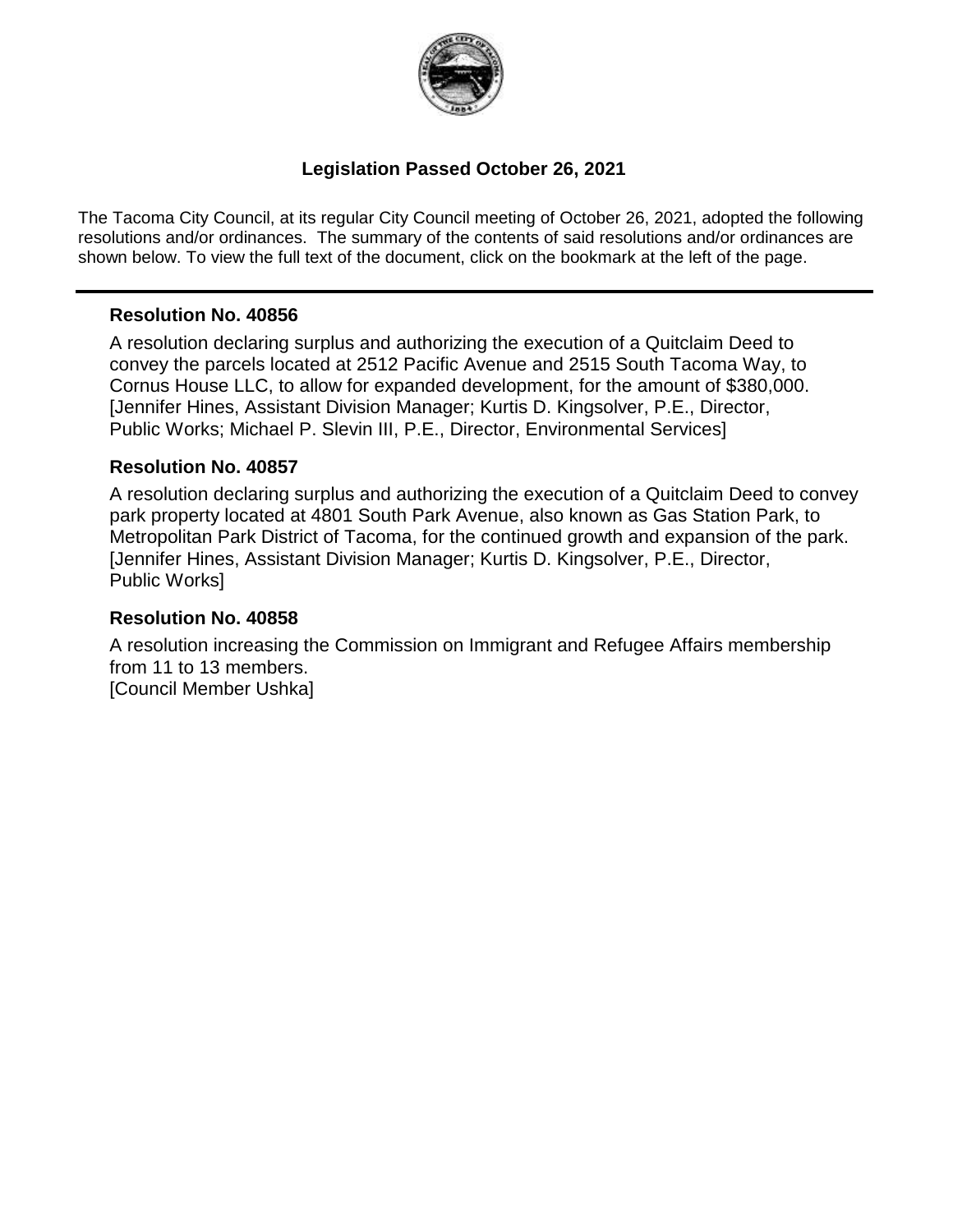### Req. #21-0967



# **RESOLUTION NO. 40856**

| $\mathbf{1}$        | A RESOLUTION relating to surplus property, authorizing the Declaration of<br>Surplus and execution of a Quitclaim Deed to convey the parcels located |
|---------------------|------------------------------------------------------------------------------------------------------------------------------------------------------|
| $\overline{2}$<br>3 | at 2512 Pacific Avenue and 2515 South Tacoma Way, to Cornus House<br>LLC to allow for expanded development, for the amount of \$380,000.             |
| 4                   | WHEREAS the properties located at 2512 Pacific Avenue and 2515 South                                                                                 |
| 5                   | Tacoma Way ("Properties"), and identified as Pierce County Tax Parcel Nos.                                                                           |
| $\,6$               | 2025040032 and 2025050042, as more particularly described in Exhibit "A," and                                                                        |
| $\overline{7}$<br>8 | WHEREAS the subject real properties are remnant parcels resulting from                                                                               |
| 9                   | a prior Sound Transit construction project, and Cornus House LLC is building a                                                                       |
| 10                  | new mixed-use project adjacent these sites and will utilize the parcels to expand                                                                    |
| 11                  | their planned development, and                                                                                                                       |
| 12                  | WHEREAS the proposed development will contain 199 residential units                                                                                  |
| 13<br>14            | with a mixed workforce housing and affordable units, and will participate in                                                                         |
| 15                  | Tacoma's Multi-Family 12-Year Limited Property Tax Exemption program, and it                                                                         |
| 16                  | will also contain three small retail units, and                                                                                                      |
| 17                  | WHEREAS this disposition will allow for an expanded development which                                                                                |
| 18                  | will further activate the area, and the proposed developer is working with                                                                           |
| 19<br>20            | businesses located near the potential development, and                                                                                               |
| 21                  | WHEREAS the approval of this sale will allow for the continued growth                                                                                |
| 22                  | and expansion of our City by returning the parcel to the tax rolls, providing                                                                        |
| 23                  | affordable, residential development and reducing the City's overall maintenance                                                                      |
| 24                  | costs associated with its ownership, and                                                                                                             |
| 25                  |                                                                                                                                                      |
| 26                  |                                                                                                                                                      |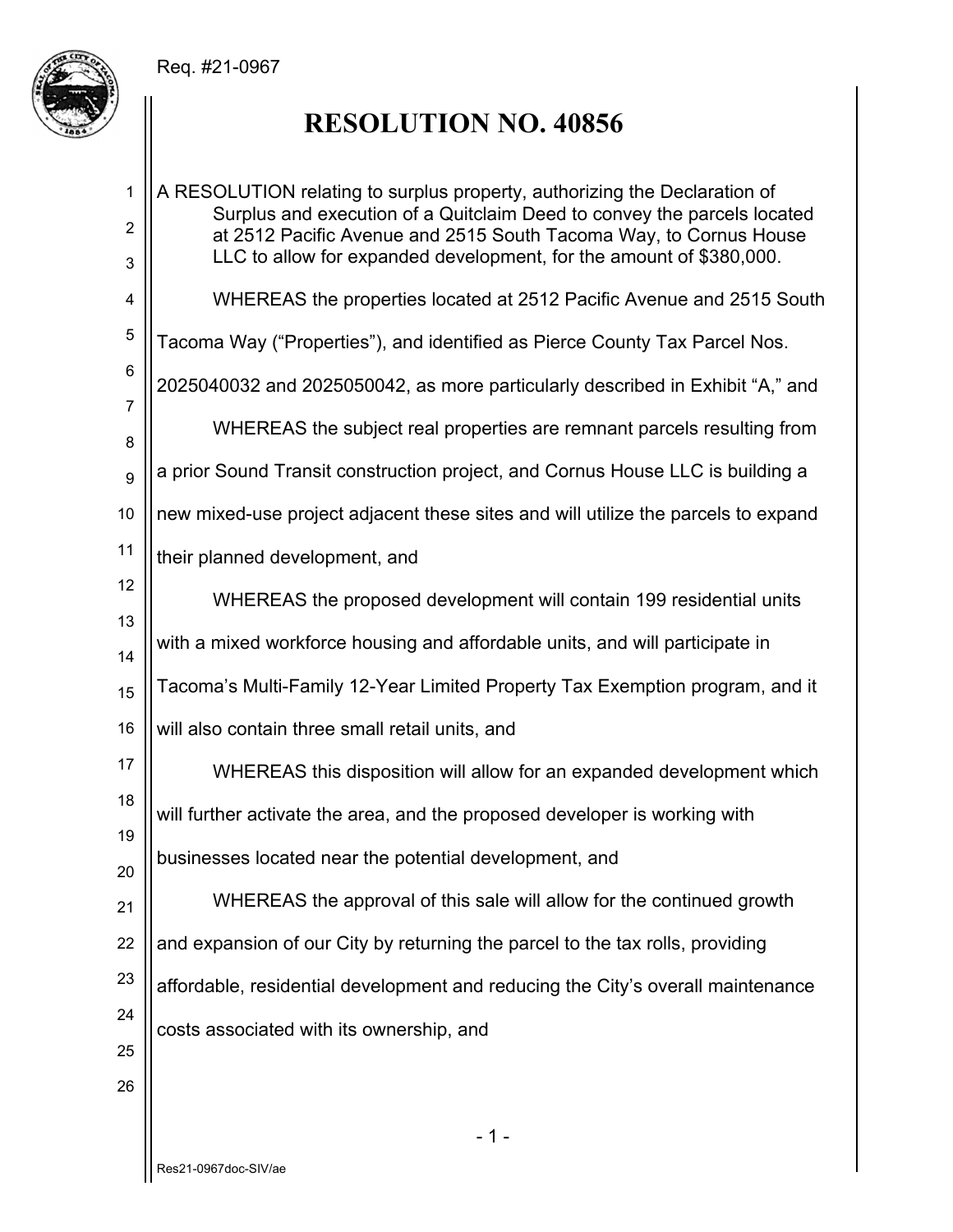

| 1                     | WHEREAS the Properties were declared surplus to the City's needs on                   |
|-----------------------|---------------------------------------------------------------------------------------|
| $\overline{c}$        | October 26, 2021, and                                                                 |
| 3<br>4                | WHEREAS the City must dispose of City-owned surplus property pursuant                 |
| 5                     | to the City's Policy for the Sale/Disposition of City-owned General Government        |
| 6                     | Real Property, and                                                                    |
| $\overline{7}$        | WHEREAS, there being no foreseeable need for continued City ownership                 |
| 8<br>$\boldsymbol{9}$ | of the Properties, the sale of said Properties appears to be in the best interests of |
| 10                    | the City, pending final approval from the City Council; Now, Therefore,               |
| 11                    | BE IT RESOLVED BY THE COUNCIL OF THE CITY OF TACOMA:                                  |
| 12                    | Section 1. That continued ownership of the City real property located at              |
| 13                    | 2512 Pacific Avenue and 2515 South Tacoma Way, as more particularly                   |
| 14                    | described in Exhibit "A," is not essential to the needs of the City and is hereby     |
| 15<br>16              | declared surplus pursuant to RCW 35.22.020 and Article I, Section 1.2, and            |
| 17                    | Article IX of the Tacoma City Charter.                                                |
| 18                    | Section 2. That the proper officers of the City are hereby authorized to              |
| 19                    | enter into a Quitclaim Deed and any other documents necessary to convey the           |
| 20                    |                                                                                       |
| 21                    |                                                                                       |
| 22                    |                                                                                       |
| 23                    |                                                                                       |
| 24                    |                                                                                       |
| 25<br>26              |                                                                                       |
|                       |                                                                                       |
|                       | $-2-$                                                                                 |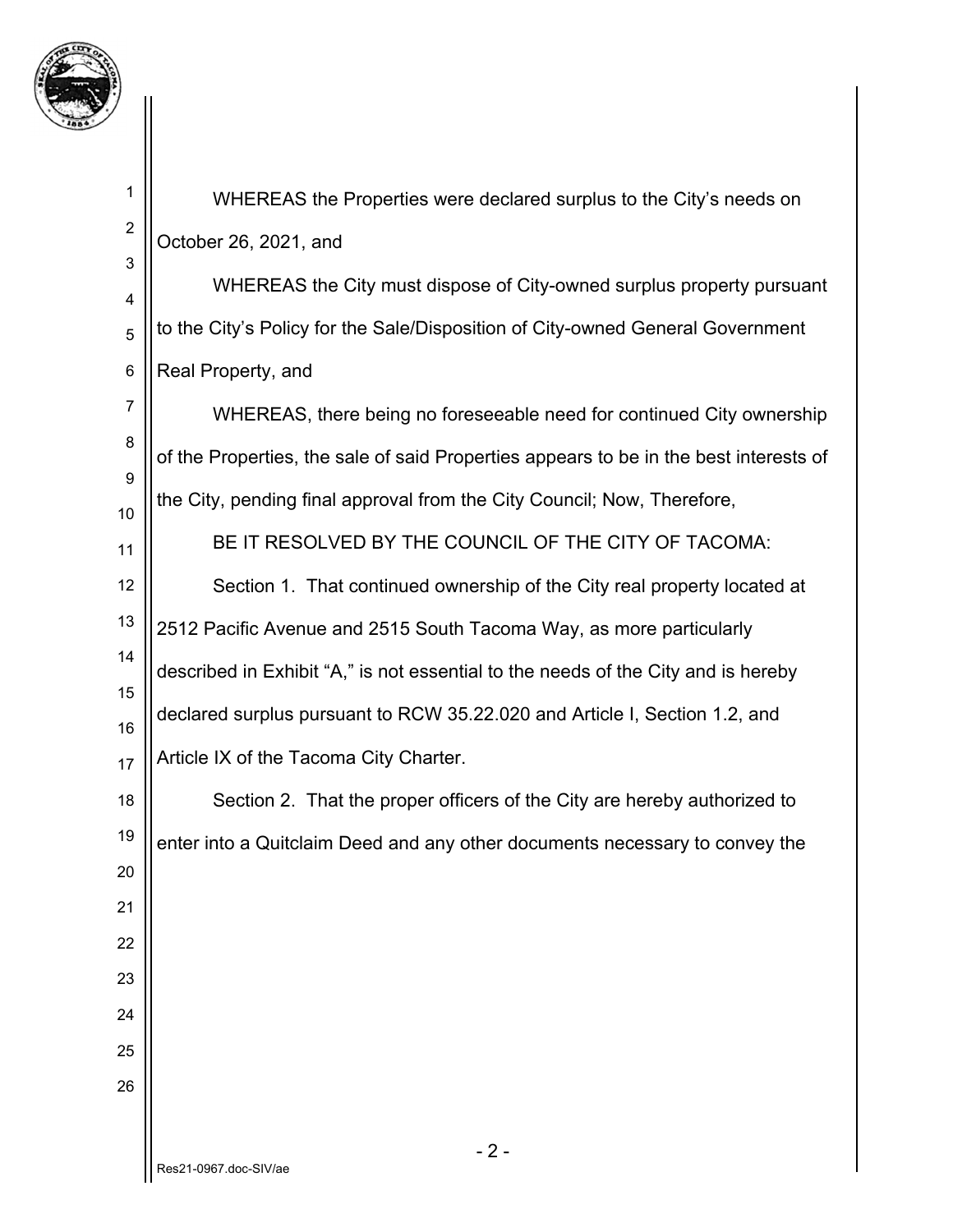

| 7                       |                                                                          |                                                                                      |
|-------------------------|--------------------------------------------------------------------------|--------------------------------------------------------------------------------------|
|                         | subject properties to Cornus House LLC for the amount of \$380,000, said |                                                                                      |
| $\mathbf 1$             |                                                                          | documents to be substantially in the form of those on file in the office of the City |
| $\boldsymbol{2}$        | Clerk.                                                                   |                                                                                      |
| 3                       |                                                                          |                                                                                      |
| $\overline{\mathbf{4}}$ | Adopted ___                                                              |                                                                                      |
| 5                       |                                                                          |                                                                                      |
| 6                       |                                                                          |                                                                                      |
| $\overline{7}$          |                                                                          | Mayor                                                                                |
| 8                       | Attest:                                                                  |                                                                                      |
| $\boldsymbol{9}$        |                                                                          |                                                                                      |
| 10                      | <b>City Clerk</b>                                                        |                                                                                      |
| 11                      | Approved as to form:                                                     | <b>Legal Description Approved:</b>                                                   |
| 12                      |                                                                          |                                                                                      |
| 13                      | Deputy City Attorney                                                     |                                                                                      |
| 14                      |                                                                          | <b>Chief Surveyor</b><br><b>Public Works Department</b>                              |
| 15                      |                                                                          |                                                                                      |
| 16                      |                                                                          |                                                                                      |
| 17                      |                                                                          |                                                                                      |
| 18                      |                                                                          |                                                                                      |
| 19                      |                                                                          |                                                                                      |
| 20                      |                                                                          |                                                                                      |
| 21<br>22                |                                                                          |                                                                                      |
| 23                      |                                                                          |                                                                                      |
| 24                      |                                                                          |                                                                                      |
| 25                      |                                                                          |                                                                                      |
| 26                      |                                                                          |                                                                                      |
|                         |                                                                          |                                                                                      |
|                         | $0087$ doo $911/a$                                                       | $-3-$                                                                                |
|                         |                                                                          |                                                                                      |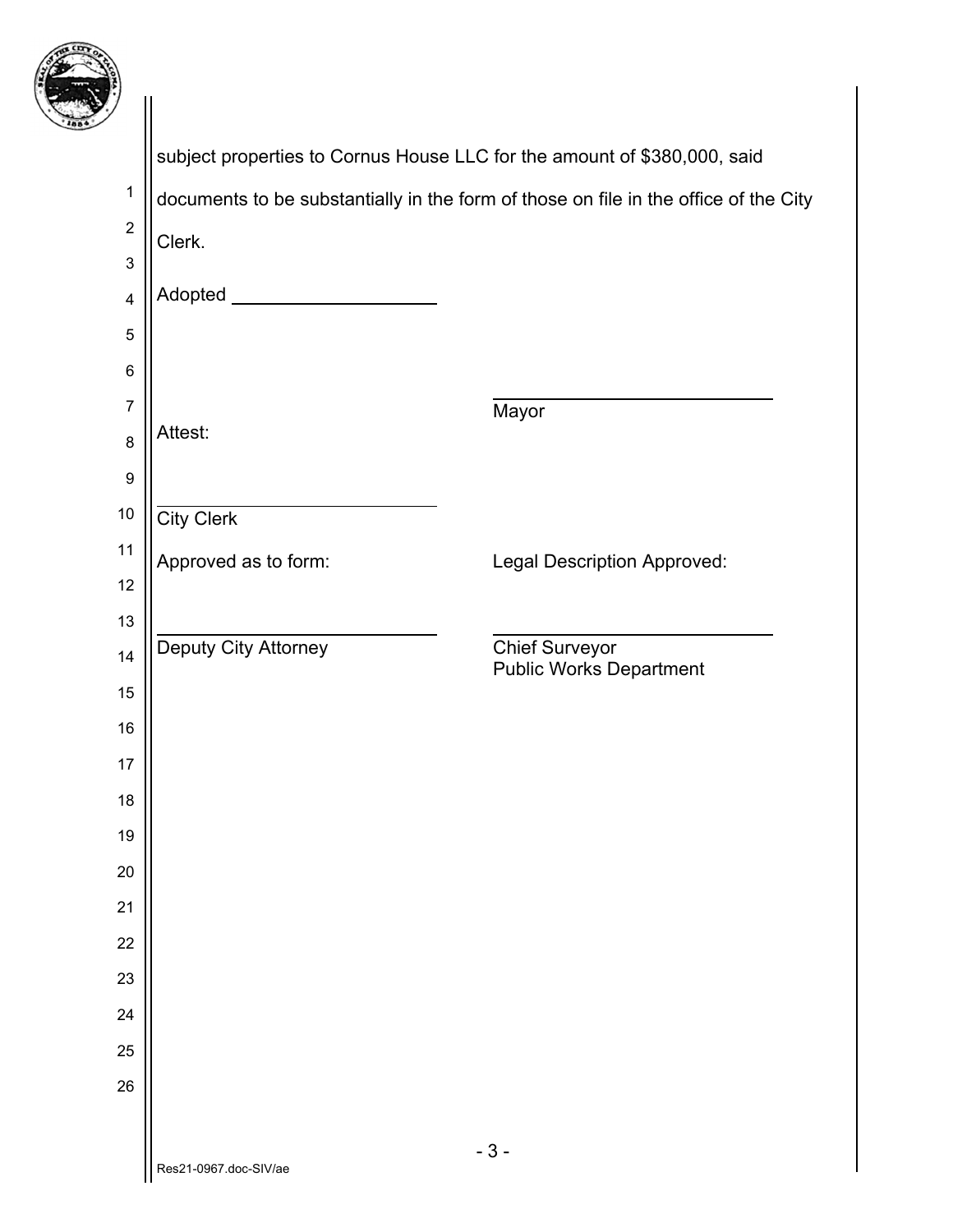

### **EXHIBIT "A"**

| 1              |                                                                                                                 |
|----------------|-----------------------------------------------------------------------------------------------------------------|
| $\overline{2}$ | PARCEL 'A' (Parcel 202504-003-2)                                                                                |
| 3              | THAT PORTION OF LOTS 5, 6, 7 AND 8, BLOCK 2504 OF THE                                                           |
| $\overline{4}$ | TACOMA LAND COMPANY'S FIRST ADDITION TO TACOMA, W.T.,<br>AS PER MAP THEREOF FILED FOR RECORD JULY 7TH, 1884, IN |
| 5              | PIERCE COUNTY, WASHINGTON.                                                                                      |
| 6              | EXCEPT THE NORTHERLY 3 INCHES OF SAID LOT 5;                                                                    |
| $\overline{7}$ | LYING NORTHERLY OF THE FOLLOWING DESCRIBED LINE;<br>COMMENCING AT THE SOUTHWEST CORNER OF SAID                  |
| 8              | NORTHERLY 3 INCHES OF SAID LOT 5;                                                                               |
| 9              | THENCE SOUTH 07°20'04" EAST ALONG THE WEST LINE OF SAID                                                         |
| 10             | BLOCK 2504 A DISTANCE OF 81.07 FEET TO THE TRUE POINT OF<br>BEGINNING AND THE BEGINNING OF A NON-TANGENT CURVE  |
| 11             | FROM WHICH THE RADIUS POINT BEARS SOUTH 26°09'33" EAST A                                                        |
| 12             | DISTANCE OF 1272.54 FEET;                                                                                       |
| 13             | THENCE NORTHEASTERLY ALONG THE ARC OF SAID CURVE<br>THROUGH A CENTRAL ANGLE OF 05°36'50" A DISTANCE OF 124.68   |
| 14             | FEET TO THE EAST LINE OF SAID BLOCK 2504 AND THE END OF                                                         |
| 15             | THIS LINE DESCRIPTION.                                                                                          |
| 16             | EXCEPT THAT PORTION CONVEYED TO THE CITY OF TACOMA BY<br>DEED RECORDED UNDER AUDITOR'S FEE NUMBER 201403100133; |
| 17             |                                                                                                                 |
| 18             | AND EXCEPT THAT PORTION OF THE AFOREMENTIONED PARCEL<br>'A' LYING SOUTHEASTERLY OF THE FOLLOWING DESCRIBED      |
| 19             | LINE;                                                                                                           |
| 20             | BEGINNING AT THE NORTHEAST CORNER OF THE NORTHERLY 3                                                            |
| 21             | INCHES OF SAID LOT 5, SAID POINT BEING A POINT OF<br>TANGENCY WITH A 25.00 FOOT RADIUS CURVE TO THE RIGHT       |
| 22             | AND FROM WHICH THE CENTER BEARS SOUTH 82°40'30" WEST;                                                           |
| 23             | THENCE SOUTHWESTERLY ALONG SAID CURVE THROUGH A                                                                 |
| 24             | CENTRAL ANGLE 41°45'36" AN ARC DISTANCE OF 18.22 FEET;                                                          |
| 25             | THENCE SOUTH 34°24'08" WEST A DISTANCE OF 24.18 FEET TO A                                                       |
| 26             | POINT OF TANGENCY WITH A 30.00 FOOT RADIUS CURVE TO THE<br>LEFT:                                                |
|                | $-4-$                                                                                                           |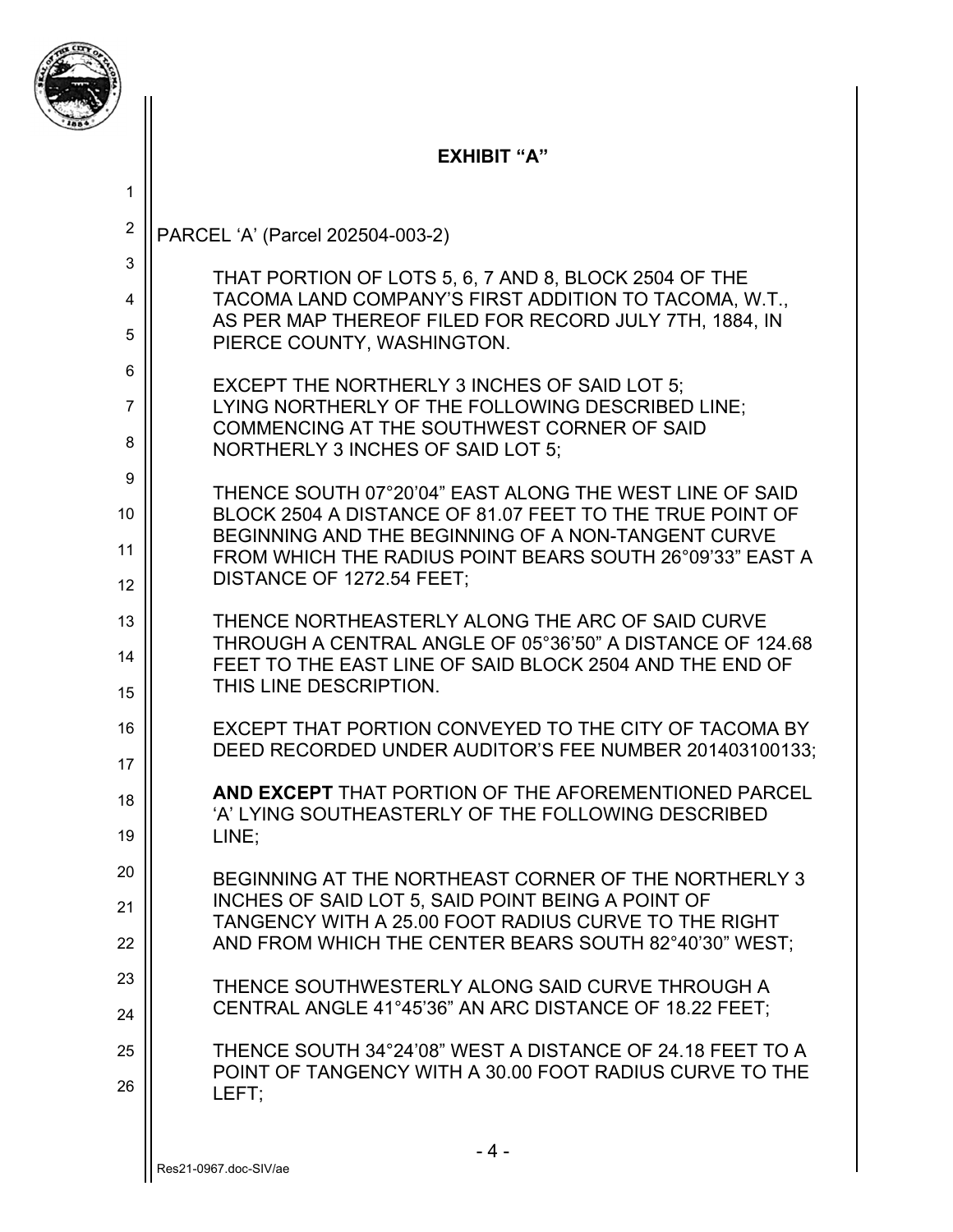

| 1<br>$\overline{2}$<br>3 | THENCE SOUTHERLY ALONG SAID CURVE THROUGH A CENTRAL<br>ANGLE OF 40°56'49" A DISTANCE OF 21.44 FEET TO A POINT ON<br>THE SOUTHERLY LINE OF SAID PARCEL 'A', SAID POINT BEING<br>SOUTH 68°10'46" WEST ALONG A CHORD A DISTANCE OF 5.27<br>FEET FROM THE SOUTHEASTERLY CORNER OF SAID PARCEL 'A'. |
|--------------------------|------------------------------------------------------------------------------------------------------------------------------------------------------------------------------------------------------------------------------------------------------------------------------------------------|
| 4                        | ALL SITUATE IN THE SOUTHEAST QUARTER OF THE NORTHWEST<br>QUARTER OF SECTION 09, TOWNSHIP 20 NORTH, RANGE 03 EAST                                                                                                                                                                               |
| 5                        | OF THE W.M.; WITHIN THE CITY OF TACOMA, COUNTY OF PIERCE,<br>STATE OF WASHINGTON.                                                                                                                                                                                                              |
| 6                        |                                                                                                                                                                                                                                                                                                |
| $\overline{7}$           | PARCEL 'B' (Parcel 202505-004-2)                                                                                                                                                                                                                                                               |
| 8<br>9                   | THAT PORTION OF LOTS 7 TO 10, INCLUSIVE, BLOCK 2505, THE                                                                                                                                                                                                                                       |
| 10                       | TACOMA LAND COMPANY'S FIRST ADDITION TO TACOMA, W.T.,<br>ACCORDING TO THE MAP THEREOF RECORDED JULY 7, 1884, IN                                                                                                                                                                                |
| 11                       | PIERCE COUNTY, WASHINGTON, LYING NORTHERLY OF THE<br><b>FOLLOWING DESCRIBED LINE:</b>                                                                                                                                                                                                          |
| 12                       |                                                                                                                                                                                                                                                                                                |
| 13                       | COMMENCING AT THE NORTHEAST CORNER OF SAID LOT 7;                                                                                                                                                                                                                                              |
| 14<br>15                 | THENCE SOUTH 07°21'29" EAST, ALONG THE EAST LINE OF SAID<br>BLOCK 2505, A DISTANCE OF 45.85 FEET TO TRUE POINT OF<br>BEGINNING AND THE BEGINNING OF A NON-TANGENT CURVE                                                                                                                        |
| 16                       | FROM WHICH THE RADIUS POINT BEARS SOUTH 28°21'17" EAST A<br>DISTANCE OF 1,171.28 FEET;                                                                                                                                                                                                         |
| 17                       | THENCE SOUTHWESTERLY, ALONG THE ARC OF SAID CURVE,                                                                                                                                                                                                                                             |
| 18                       | THROUGH A CENTRAL ANGLE OF 6°25'46" A DISTANCE OF 131.44<br>FEET TO THE WEST LINE OF SAID BLOCK 2505 AND THE                                                                                                                                                                                   |
| 19                       | TERMINUS OF THIS DESCRIBED LINE.                                                                                                                                                                                                                                                               |
| 20<br>21                 | ALL SITUATE IN THE SOUTHEAST QUARTER OF THE NORTHWEST<br>QUARTER OF SECTION 09, TOWNSHIP 20 NORTH, RANGE 03 EAST                                                                                                                                                                               |
| 22                       | OF THE W.M.; WITHIN THE CITY OF TACOMA, COUNTY OF PIERCE,<br>STATE OF WASHINGTON.                                                                                                                                                                                                              |
| 23                       |                                                                                                                                                                                                                                                                                                |
| 24                       |                                                                                                                                                                                                                                                                                                |
| 25                       |                                                                                                                                                                                                                                                                                                |
| 26                       |                                                                                                                                                                                                                                                                                                |
|                          |                                                                                                                                                                                                                                                                                                |
|                          | $-5-$<br>Res21-0967.doc-SIV/ae                                                                                                                                                                                                                                                                 |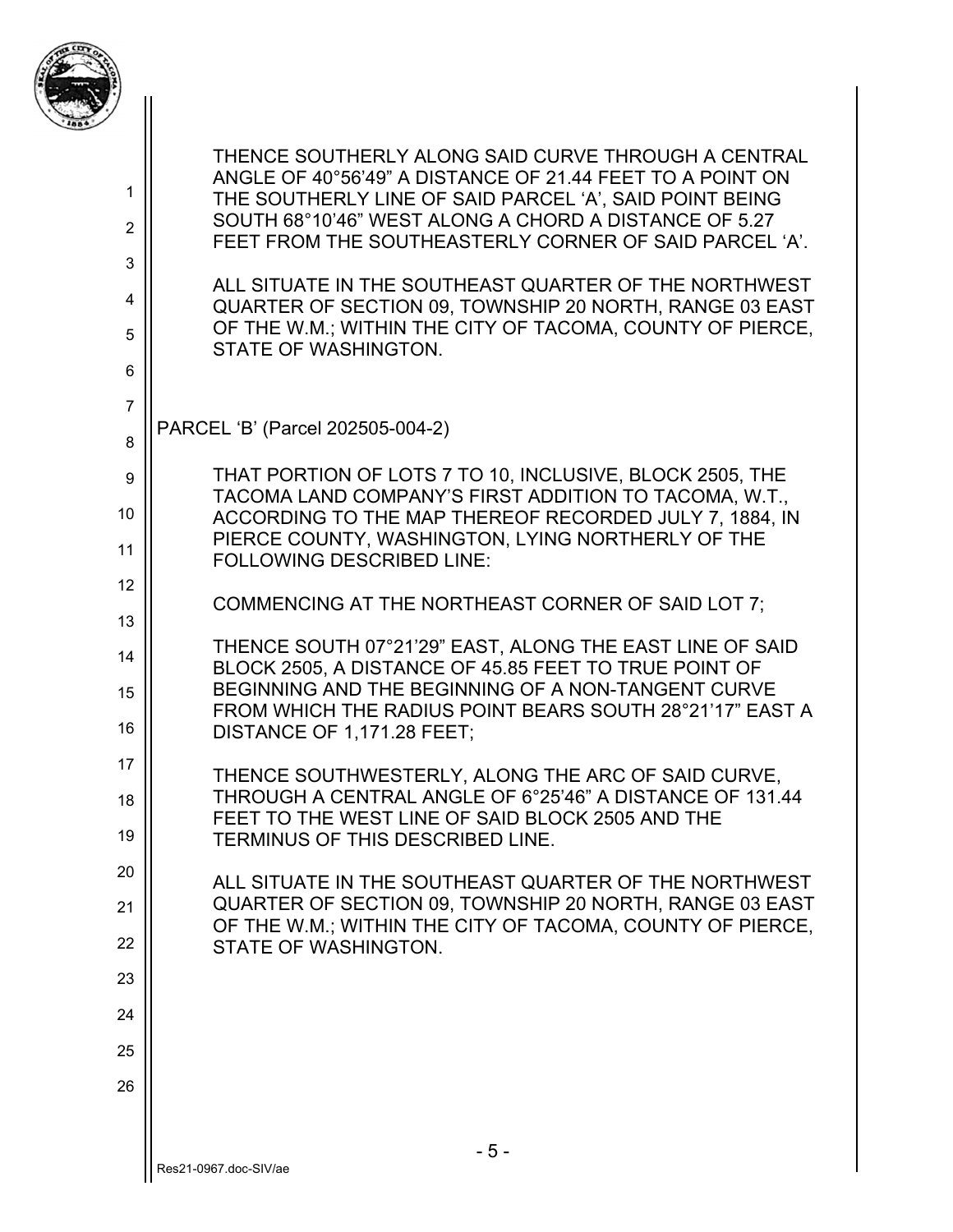Req. #21-0968



# **RESOLUTION NO. 40857**

| 1               | A RESOLUTION relating to surplus property; authorizing the Declaration of<br>Surplus and the execution of a Quitclaim Deed to convey park property |
|-----------------|----------------------------------------------------------------------------------------------------------------------------------------------------|
| 2<br>3          | located at 4801 South Park Avenue, also known as Gas Station Park, to<br>Metropolitan Park District of Tacoma, for the continued growth and        |
| 4               | expansion of the park.                                                                                                                             |
| 5               | WHEREAS in alignment with the spirit and intent of the 2016 Interlocal                                                                             |
| $6\phantom{1}6$ | Agreement, Metropolitan Park District of Tacoma ("Metro Parks") and the City                                                                       |
| $\overline{7}$  | find it mutually beneficial and in the public interest to transfer ownership,                                                                      |
| 8               | management and programing of the property located at 4801 South Park Avenue                                                                        |
| 9<br>10         | ("Property"), also known as Gas Station Park, and identified as Pierce County                                                                      |
| 11              | Tax Parcel Nos. 5115000010 and 5115000020, as more particularly described in                                                                       |
| 12              | Exhibit "A," to Metro Parks, and                                                                                                                   |
| 13              | WHEREAS this transfer has been negotiated for several years, and falls                                                                             |
| 14              | under the prior Surplus Disposition Policy, and                                                                                                    |
| 15              | WHEREAS since 2020, Metro Parks has conducted community                                                                                            |
| 16<br>17        | engagement to inform design of future improvements to the park, which has                                                                          |
| 18              | included in-person events, mailers, and virtual meetings, and                                                                                      |
| 19              | WHEREAS the approval of this transfer will allow for the continued growth                                                                          |
| 20              | and expansion of the Property, and will also allow for future programming by                                                                       |
| 21              | Metro Parks, and                                                                                                                                   |
| 22<br>23        | WHEREAS the Property was declared surplus to the City's needs on                                                                                   |
| 24              | October 26, 2021, and                                                                                                                              |
| 25              |                                                                                                                                                    |
| 26              |                                                                                                                                                    |
|                 |                                                                                                                                                    |
|                 | $-1-$                                                                                                                                              |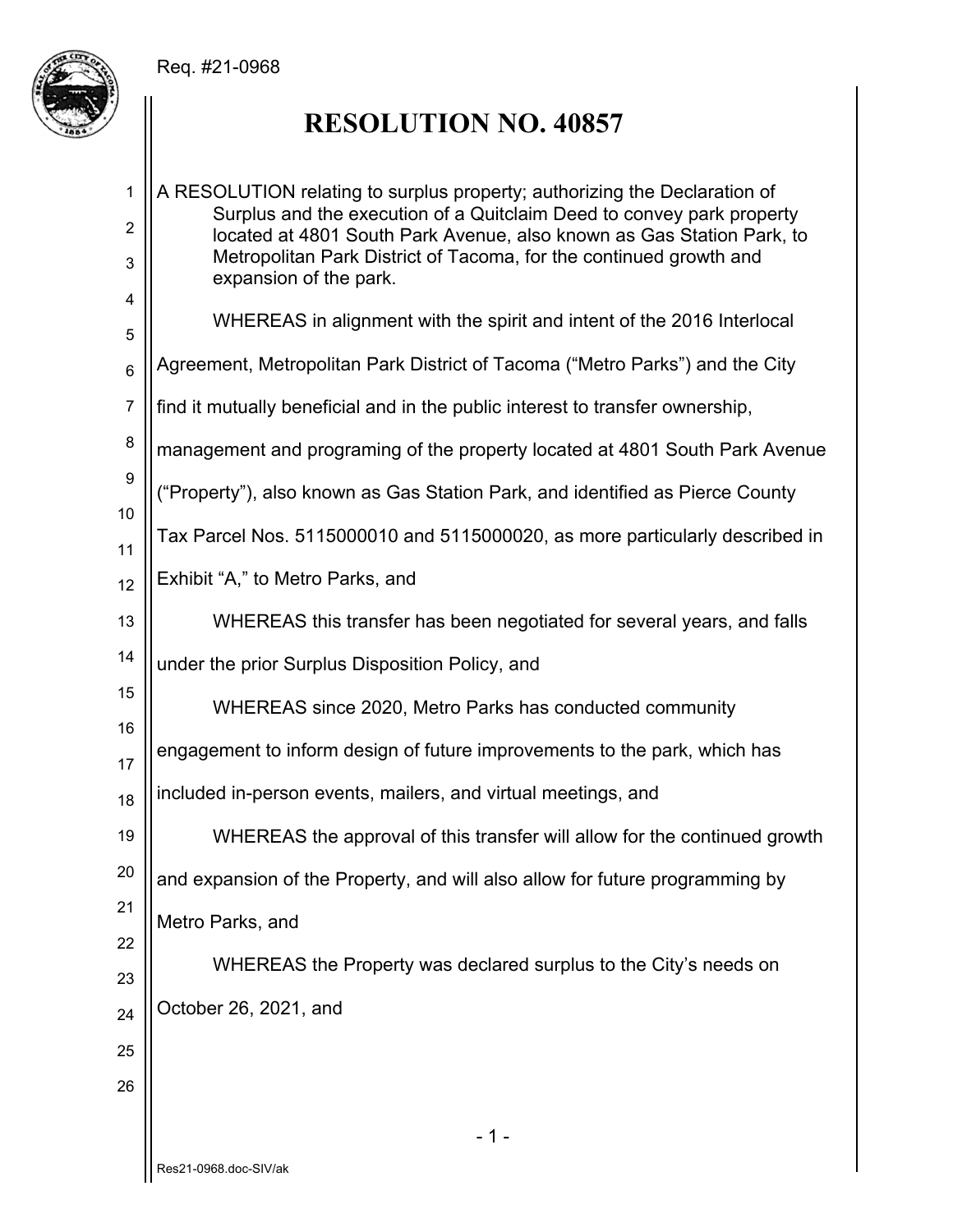

| $\mathbf 1$      | WHEREAS the City must dispose of City-owned surplus property pursuant                |
|------------------|--------------------------------------------------------------------------------------|
| $\boldsymbol{2}$ | to the City's Policy for the Sale/Disposition of City-owned General Government       |
| 3<br>4           | Real Property, and                                                                   |
| 5                | WHEREAS, there being no foreseeable need for continued City ownership                |
| 6                | of the Property, the sale of said Property appears to be in the best interests of    |
| $\overline{7}$   | the City, pending final approval from the City Council; Now, Therefore,              |
| 8                | BE IT RESOLVED BY THE COUNCIL OF THE CITY OF TACOMA:                                 |
| 9<br>10          | Section 1. That continued ownership of the City real property located at             |
| 11               | 4801 South Park Avenue, also known as Gas Station Park, and identified as            |
| 12               | Pierce County Tax Parcel Nos. 5115000010 and 5115000020, as more                     |
| 13               | particularly described in Exhibit "A," is not essential to the needs of the City and |
| 14               | is hereby declared surplus pursuant to RCW 35.22.020 and Article I, Section 1.2,     |
| 15               | and Article IX of the Tacoma City Charter.                                           |
| 16<br>17         |                                                                                      |
| 18               |                                                                                      |
| 19               |                                                                                      |
| 20               |                                                                                      |
| 21               |                                                                                      |
| 22               |                                                                                      |
| 23               |                                                                                      |
| 24<br>25         |                                                                                      |
| 26               |                                                                                      |
|                  |                                                                                      |
|                  | $-2-$<br>Res21-0968.doc-SIV/ak                                                       |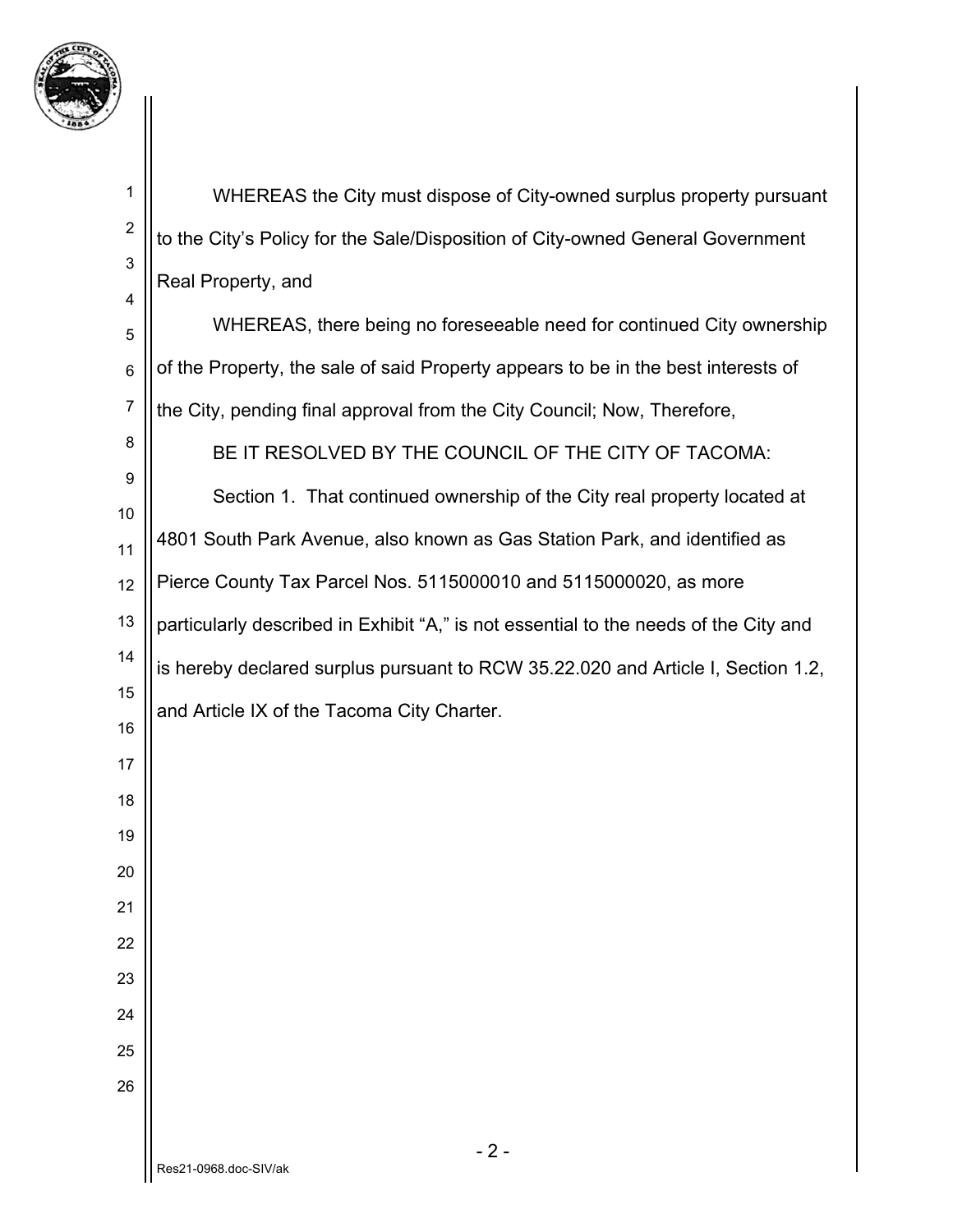

| 1                | Section 2. That the proper officers of the City are hereby authorized to       |
|------------------|--------------------------------------------------------------------------------|
| $\boldsymbol{2}$ | enter into a Quitclaim Deed and any other documents necessary to convey the    |
| 3                | subject property to Metropolitan Park District of Tacoma, said documents to be |
| 4                |                                                                                |
| 5                | substantially in the form of those on file in the office of the City Clerk.    |
| 6                | Adopted <b>__ October 26, 2021</b>                                             |
| $\overline{7}$   | Murodards                                                                      |
| 8                | Mayor                                                                          |
| 9                | Attest:                                                                        |
| 10               |                                                                                |
| 11               | <b>City Clerk</b>                                                              |
| 12               | Approved as to form:<br>Legal Description Approved:                            |
| 13<br>14         |                                                                                |
| 15               |                                                                                |
| 16               | Deputy City Attorney<br>Chief Surveyor<br><b>Public Works Department</b>       |
| 17               |                                                                                |
| 18               |                                                                                |
| 19               |                                                                                |
| 20               |                                                                                |
| 21               |                                                                                |
| 22               |                                                                                |
| 23               |                                                                                |
| 24               |                                                                                |
| 25               |                                                                                |
| 26               |                                                                                |
|                  |                                                                                |
|                  | $-3-$<br>Res21-0968.doc-SIV/ak                                                 |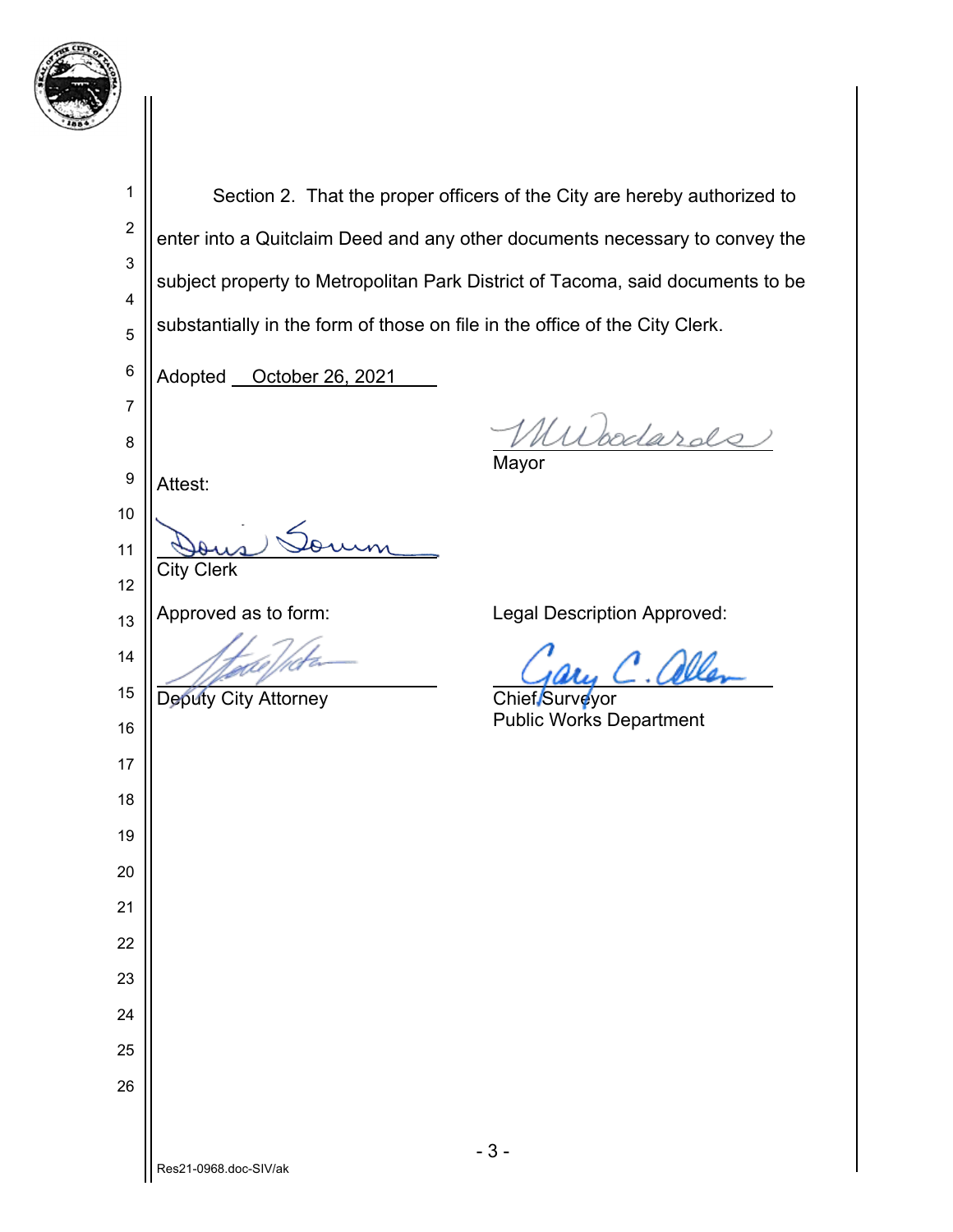

## **EXHIBIT "A" PARCEL NOS. 511500-001-0 & 511500-002-0**  That portion of the Northwest Quarter of the Northwest Quarter of Section 21, Township 20 North, Range 03 East, W.M., described as follows: Lots 1, 2, and 3 and the West 5 feet of Lot 4, Block 1, MAP OF LAKESIDE ADDITION TO TACOMA, according to the plat recorded in Book 1 of Plats at Page 79 in Pierce County, Washington. EXCEPT the South 10 feet of alley conveyed to the City of Tacoma. Situate in the City of Tacoma, County of Pierce, State of Washington.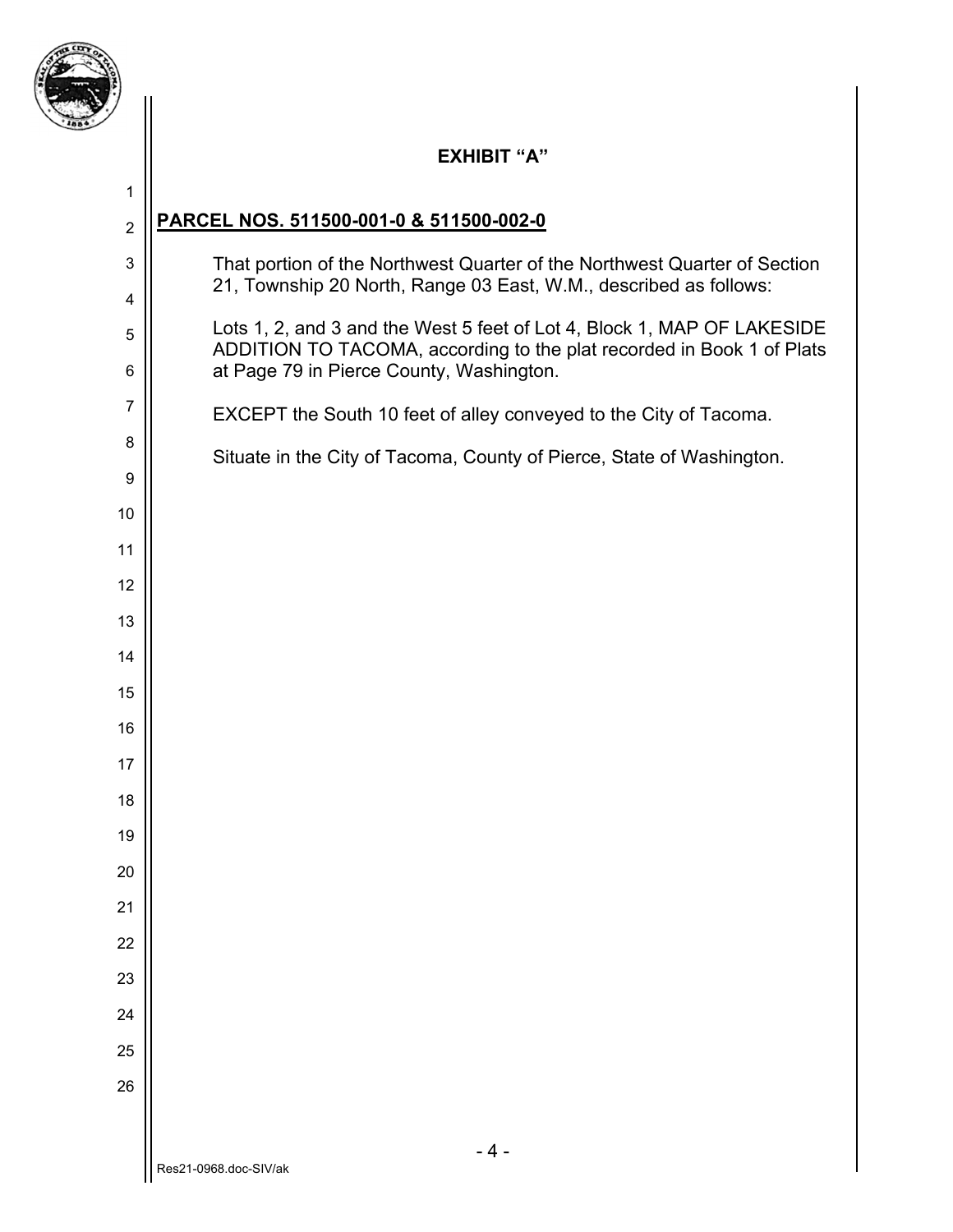## Req. #21-1032



# **RESOLUTION NO. 40858**

| 1                          | BY REQEUST OF COUNCIL MEMBERS HINES, HUNTER, AND USHKA                                                                                                                                                                                                           |
|----------------------------|------------------------------------------------------------------------------------------------------------------------------------------------------------------------------------------------------------------------------------------------------------------|
| $\boldsymbol{2}$<br>3<br>4 | A RESOLUTION relating to City committees, boards, and commissions;<br>increasing the membership composition of the Commission on Immigrant<br>and Refugee Affairs, established on December 12, 2017, pursuant to<br>Resolution No. 39892, from 11 to 13 members. |
| 5                          | WHEREAS, on December 12, 2017, the City Council adopted Resolution                                                                                                                                                                                               |
| 6                          | No. 39892, establishing a Commission on Immigrant and Refugee                                                                                                                                                                                                    |
| $\overline{7}$<br>8        | Affairs ("CIRA"), to be composed of 11 members and an alternate, for the purpose                                                                                                                                                                                 |
| 9                          | of better engaging immigrant and refugee communities and to work with                                                                                                                                                                                            |
| 10                         | community partners and staff to identify and advance positive outcomes related to                                                                                                                                                                                |
| 11                         | removing barriers for said communities, and                                                                                                                                                                                                                      |
| 12                         | WHEREAS, on September 23, 2021, CIRA presented its annual report                                                                                                                                                                                                 |
| 13<br>14                   | to the Community Vitality and Safety Council Committee, and                                                                                                                                                                                                      |
| 15                         | WHEREAS one item highlighted in the presentation is that CIRA is an                                                                                                                                                                                              |
| 16                         | active commission with work being done in multiple subcommittees; currently,                                                                                                                                                                                     |
| 17                         | some Commissioners serve on more than one subcommittee which creates                                                                                                                                                                                             |
| 18                         | capacity limitations for CIRA's work, and                                                                                                                                                                                                                        |
| 19<br>20                   | WHEREAS CIRA has requested that its membership be expanded by                                                                                                                                                                                                    |
| 21                         | two members, from 11 to 13, in order to better distribute the work of the                                                                                                                                                                                        |
| 22                         | Commission; Now, Therefore,                                                                                                                                                                                                                                      |
| 23                         |                                                                                                                                                                                                                                                                  |
| 24                         |                                                                                                                                                                                                                                                                  |
| 25                         |                                                                                                                                                                                                                                                                  |
| 26                         |                                                                                                                                                                                                                                                                  |
|                            | $-1-$                                                                                                                                                                                                                                                            |
|                            | Res21-1032.doc-WCF/bn                                                                                                                                                                                                                                            |